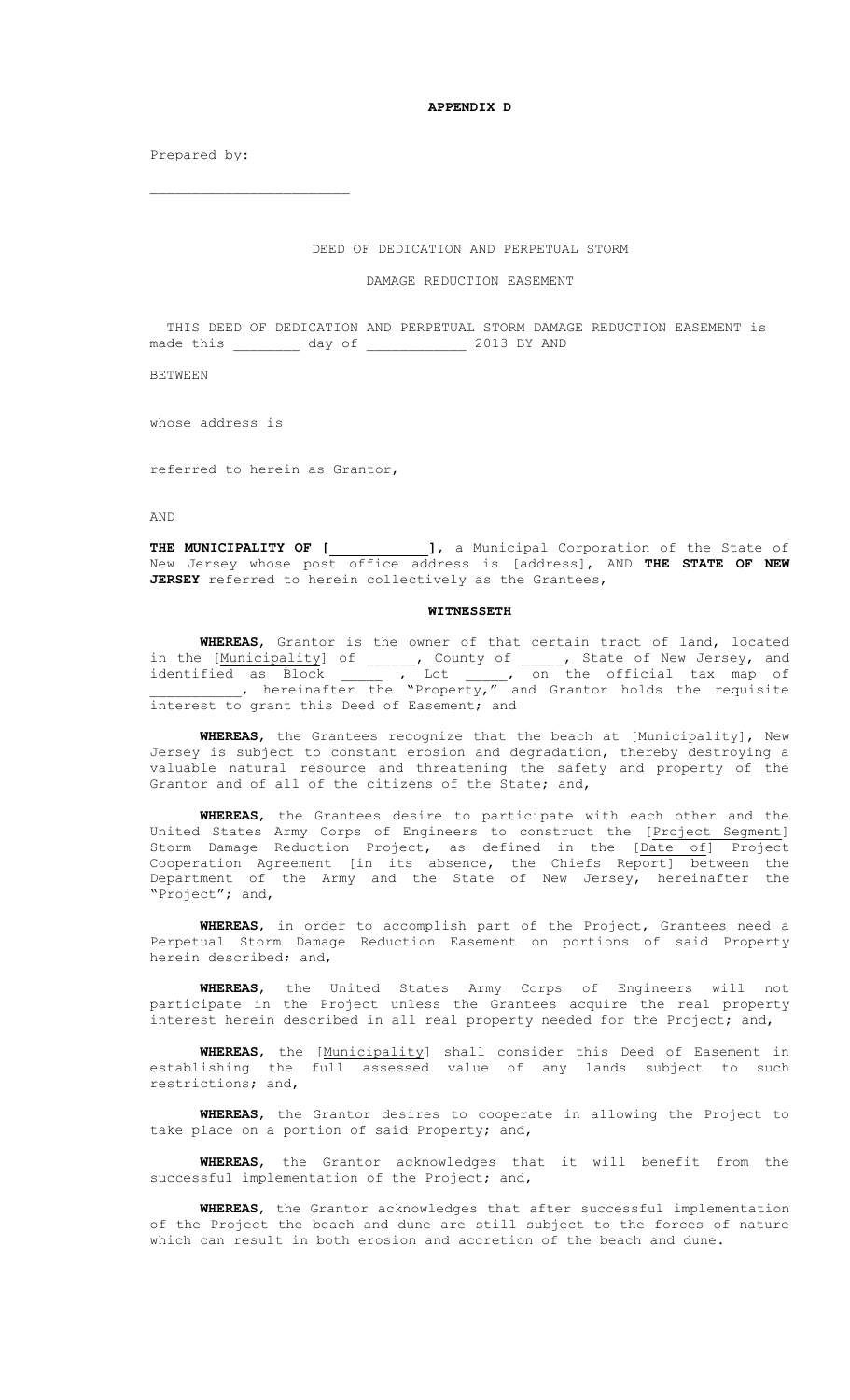**NOW, THEREFORE**, in consideration for the benefits to be received by the Grantor from the successful implementation of the Project, the Grantor grants and conveys to Grantee an irrevocable, assignable, perpetual and permanent easement as set forth herein:

**GRANT OF EASEMENT:** A perpetual and assignable easement and right-ofway for the [Project Segment] Storm Damage Reduction Project in, on, over and across that land of the Property described as [identify in detail specific area of property where Army Corps project will be developed], hereinafter the "Easement Area," as shown on the [Municipality] official tax maps for the Blocks and Lots listed above for use by the State of New Jersey and the [Municipality], their representatives, agents, contractors and assigns to:

- a. Construct, preserve, patrol, operate, maintain, repair, rehabilitate, and replace a public beach, dune system, and other erosion control and storm damage reduction measures together with appurtenances thereto, including the right to deposit sand, to accomplish any alterations of the contours on said land, to construct berms and dunes, and to nourish and re-nourish periodically;
- b. Move, temporarily store and remove equipment and supplies;
- c. Erect and remove temporary structures;
- d. Perform any other work necessary and incident to the construction, periodic renourishment, and maintenance of the [Project Segment] Storm Damage Reduction Project together with the right of public use and access;
- e. Post signs, plant vegetation on said dunes and berms;
- f. Erect, maintain, and remove silt screens and snow fences;
- g. Facilitate preservation of dune and vegetation through the limitation of public access to dune areas;
- h. Trim, cut, fell, and remove from said land all trees, underbrush, debris, obstructions, and any other vegetation, structures, and obstacles within the limits of the easement;

The easement reserves to the Grantor, the Grantor's heirs, successors and assigns the right to construct a private dune overwalk structure in accordance with any applicable Federal, State, or local laws or regulations, provided that such structure shall not violate the integrity of the dune in shape, dimension, or function. Prior approval of the plans and specifications for such structures must be obtained from the [Municipality] and the State of New Jersey. Such structures are to be considered subordinate to the construction, operation, maintenance, repair, rehabilitation, and replacement of the project. The easement reserves to the Grantor, the Grantor's heirs, successors, and assigns all such rights and privileges as may be used and enjoyed without interfering with or abridging the rights and easements hereby conveyed to the Grantees, subject however to existing easements for utilities and pipelines, existing public highways, existing paved public roads and existing public streets. Grantor hereby expressly agrees not to grade or excavate within the Easement Area or to place therein any structure or material other than a dune walkover as referenced above without prior approval of the plans and specifications for said activities from the [Municipality], the State of New Jersey and/or any applicable Federal agency, as required.

**Duration of Easement:** The easement granted hereby shall be in perpetuity, and in the event that the [Municipality] or the State of New Jersey shall become merged with any other geo-political entity or entities, the easement granted hereby shall run in favor of surviving entities. The covenants, terms, conditions and restrictions of this Deed of Easement shall be binding upon, and inure to the benefit of the parties hereto and their respective personal representatives, heirs, successors and assigns and shall continue as a servitude running in perpetuity with the land.

**Release of Easement:** If construction of the Project has not begun on said Property by [Date], then the Grantees, upon written request of the Grantor, shall release this easement of record at the Grantee's sole cost and expense, consistent with all applicable laws in effect at the time the release is requested.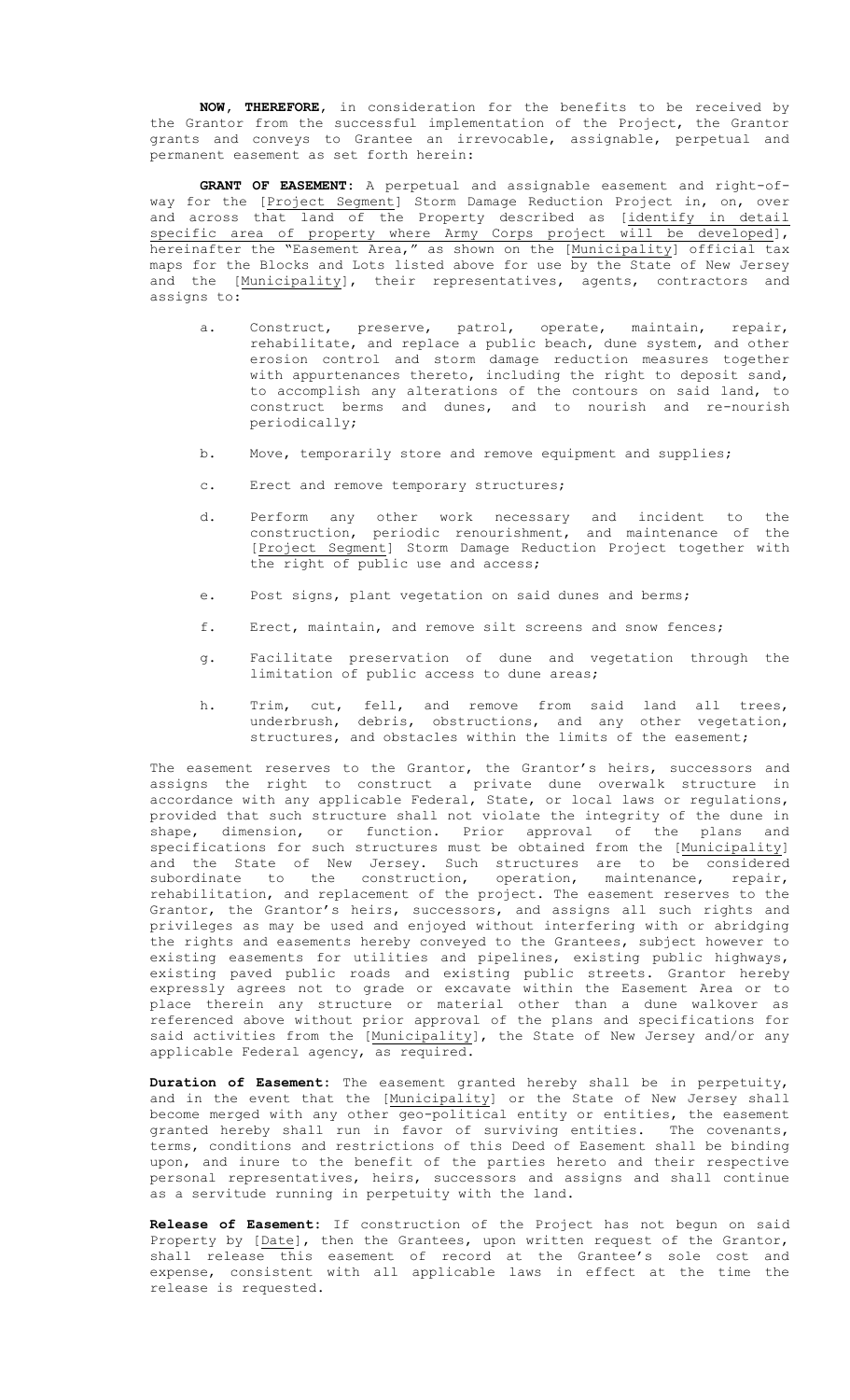**Municipality to Maintain Beach**: [Municipality]. The Municipality agrees, consistent with all Federal, State and local statutes and regulations, that at all times it shall use its best, good-faith efforts to cause the beach area abutting Grantor's lands to be maintained, consistent with any applicable Federal, State or local laws or regulations, notwithstanding any action or inaction of the State of New Jersey, Department of Environmental Protection or the United States Army Corps of Engineers to maintain the beach area.

**Character of Property:** Notwithstanding the foregoing, nothing herein is intended or shall be deemed to change the overall character of the Property as private property; nothing herein shall be deemed to grant to the Grantee or otherwise permit the Grantee or any other person to cross over or use any part of the Property which is not within the Easement Area; nothing herein is intended or shall be deemed to alter the boundary lines or setback lines of the Property.

By the acceptance of this Deed of Easement, the Municipality agrees, to the extent allowed by applicable law, that the Lands burdened by the easement herein described shall not be excluded from the calculation of minimum square footage requirements when construing applications under the Zoning Ordinance of the Municipality.

## **Miscellaneous:**

1. The enforcement of the terms of this Easement shall be at the discretion of the Grantees and any forbearance by Grantees to exercise their rights under this Easement in the event of any violation by Grantor shall not be deemed or construed to be a waiver by Grantees of such term or of any subsequent violation or of any of Grantee's rights under this Easement. No delay or omission by Grantees in the exercise of any right or remedy upon any violation by Grantor shall impair such rights or remedies or be construed as a waiver of such rights or remedies.

2. The interpretation and performance of this Deed of Easement shall be governed by the laws of the State of New Jersey.

3. If any provision of this Deed of Easement or the application thereof to any person or circumstance is found to be invalid, the remainder of the provisions of this Easement or the application of such provision to persons or circumstances other than those to which it is found to be invalid, as the case may be, shall not be affected thereby.

4. Any notice, demand, request, consent, approval or communication under this Deed of Easement shall be sent by regular first class mail, postage prepaid and by Certified Mail, Return Receipt Requested, addressed to the mailing addresses set forth above or any other address of which the relocating party shall notify the other, in writing.

5. The captions in this Deed of Easement have been inserted solely for convenience of reference and are not a part of this instrument and shall have no effect upon its construction or interpretation.

6. Structures not part of the project are not authorized.

**IN WITNESS WHEREOF,** with the parties understanding and agreeing to the above, they do hereby place their signatures on the date at the top of the first page.

Accepted by the  $W:$ Property Owner, GRANTOR

GRANTOR **NOTARY PUBLIC OF THE** STATE OF NEW JERSEY

Date  $\overline{\phantom{a}}$